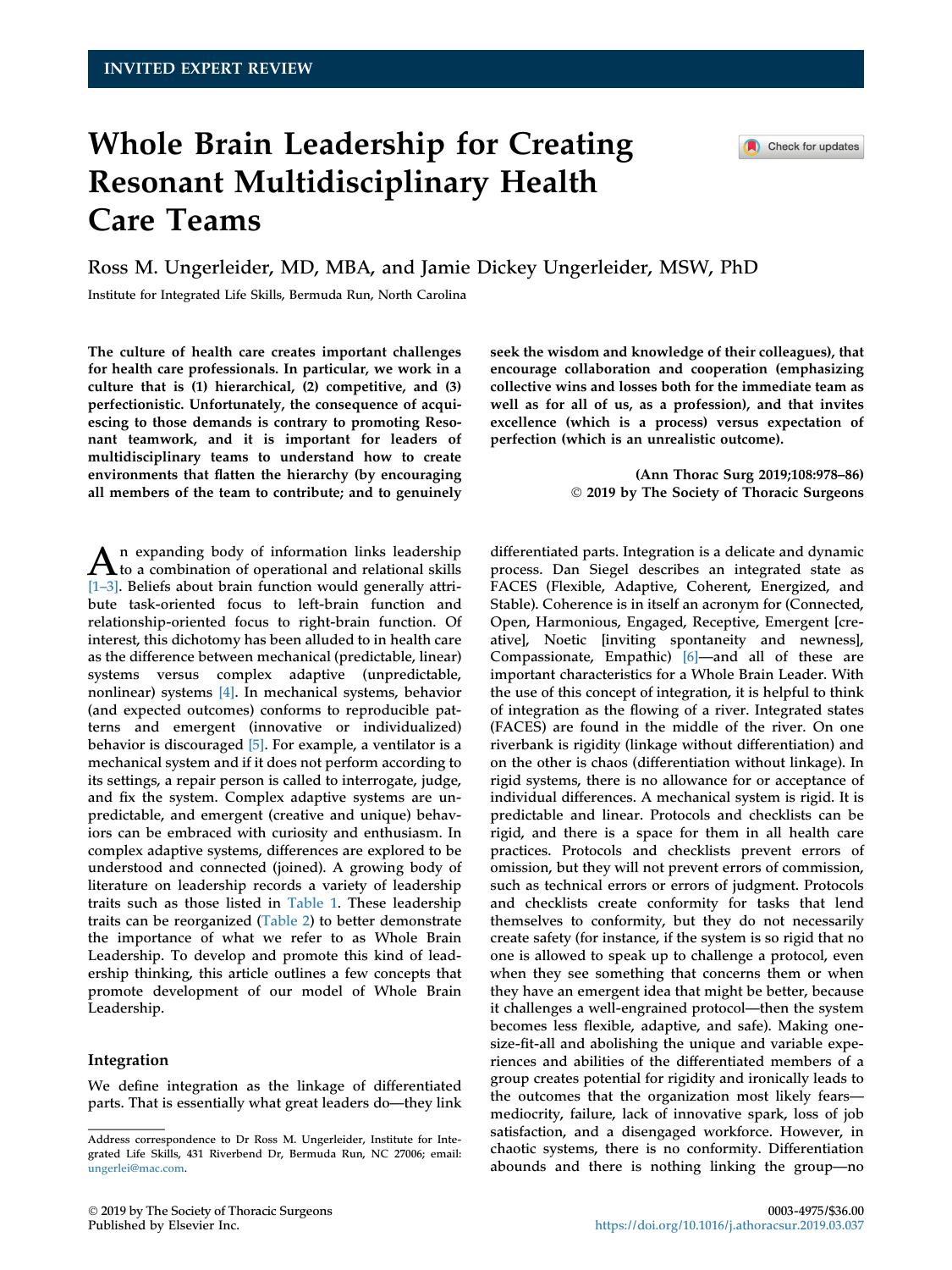<span id="page-1-0"></span>common behavior norms, no shared beliefs, and no support of an identified leader. Chaotic systems can be rich with ideas and energy, but without linkage through integrated leadership, there is no way to harness this collective wisdom, and this gives more understandable meaning to the eventual outcome for these teams, which is dis-integration.

## Avoid Dissonance; Invite Resonance

To describe Whole Brain Leadership in practical terms, we like to imagine that Whole Brain Leaders are integrating three primary elements: Self, Others, and Context [\[7, 8\].](#page-8-0) The challenges we face on teams generally revolve around these three entities.

#### Self

What are my needs? What are my beliefs? What are my values, what is meaningful to me? What are my commitments? What are my authentic strengths? What are my fears, and do I have enough self-awareness and courage to be able to acknowledge them and the tools and resources to manage them? What are my biases? Can I access any potential unconscious biases? Self-awareness is the first element for emotional intelligence [\[9\]](#page-8-0) and Whole Brain Leaders practice emotional intelligence.

#### Others

Whole Brain Leadership is relational leadership and requires the ability and willingness to value others. Resonant, Whole Brain Leaders understand that just like themselves, all individuals in the system have needs, perceptions, knowledge, and commitments. Whole Brain Leaders create Resonance by making it apparent to team members that their individual and collective needs, values, opinions, ideas, and information are also respected and considered as important. This ability to develop genuine caring and understanding for the members of the team is considered by many to be the keystone for successful leadership [\[9, 10\],](#page-8-0) and it is an essential cultivator for Resonance within the system. Whole Brain Leaders genuinely care, and they also care in general, meaning that they understand the power of story. Everyone in the system has a story, and when we can know the story, then the system and how people are behaving or what they are wanting makes more sense. A powerful example of caring in general was created by the Cleveland Clinic Foundation in their video on empathy [\[11\]](#page-8-0).

## Context

Context is the patient, the situation, the reason for us working together, the ever present need that drives our health care world. Health care Context is huge and, just like each of us, has needs that must be acknowledged and valued. Teamwork would be difficult enough if it simply required us getting along with each other—it becomes daunting when we have to do this in the shadow of urgent, life-threatening, win, or lose situations that challenge all that we might know and be capable of doing.

Table 1. Qualities Attributed to Leadership Skill

| Leadership Traits |  |
|-------------------|--|
|-------------------|--|

| Ability to be logical and realistic                 |
|-----------------------------------------------------|
| Big picture orientation                             |
| Relationship-focused                                |
| Strategic/aware of past history                     |
| Detailed                                            |
| Values facts as information                         |
| Imaginative/creative                                |
| Process oriented                                    |
| Invites possibilities/divergent thinking            |
| Intuitive                                           |
| Task focused-outcomes oriented                      |
| Value measurements, numbers graphs and spreadsheets |
| Values stories as information                       |
| Good with concepts                                  |
| Analytical                                          |
| Convergent thinking—find best solution              |
|                                                     |

Add to that challenge the perceived need for perfection, and we invite the perfect storm.

Whole Brain Leaders create Resonance by understanding that rigid adherence to certain styles might fail to integrate the competing needs of Self, Others, and Context and over time will lead to Dissonance within a system. When there is Dissonance, there is lack of positive energy, and members of these teams describe their working environment as "sucking the energy from me," "oppressive," "it feels unsafe," "there is no point to me being here because no one cares what I think," "I just show up and do what I'm told" (which is symptomatic of a system that has disregarded someone's potential for unique contribution), "I'm looking for another job somewhere" (I'm checking out), or "I just come to work to make money so I can have a life outside of here" (I've checked out). Any of these and other comments that we have collected and reported are all indicative that the system (team) is Dissonant [\[12\].](#page-8-0) We have identified seven behaviors that we have observed in health care professionals that are Dissonant styles when used exclusively

Table 2. Leadership Qualities Reorganized Into Whole Brain Capacity

| Left Brain                                               | Right Brain                                  |
|----------------------------------------------------------|----------------------------------------------|
| Ability to be logical and realistic                      | Invites possibilities/<br>divergent thinking |
| Detailed                                                 | Big picture orientation                      |
| Task focused—outcomes oriented                           | Relationship focused                         |
| Values facts as information                              | Values stories as<br>information             |
| Convergent thinking—find best<br>solution                | Intuitive                                    |
| Value measurements, numbers,<br>graphs, and spreadsheets | Good with concepts                           |
| Strategic/aware of past history                          | Imaginative/creative                         |
| Analytical                                               | Process oriented                             |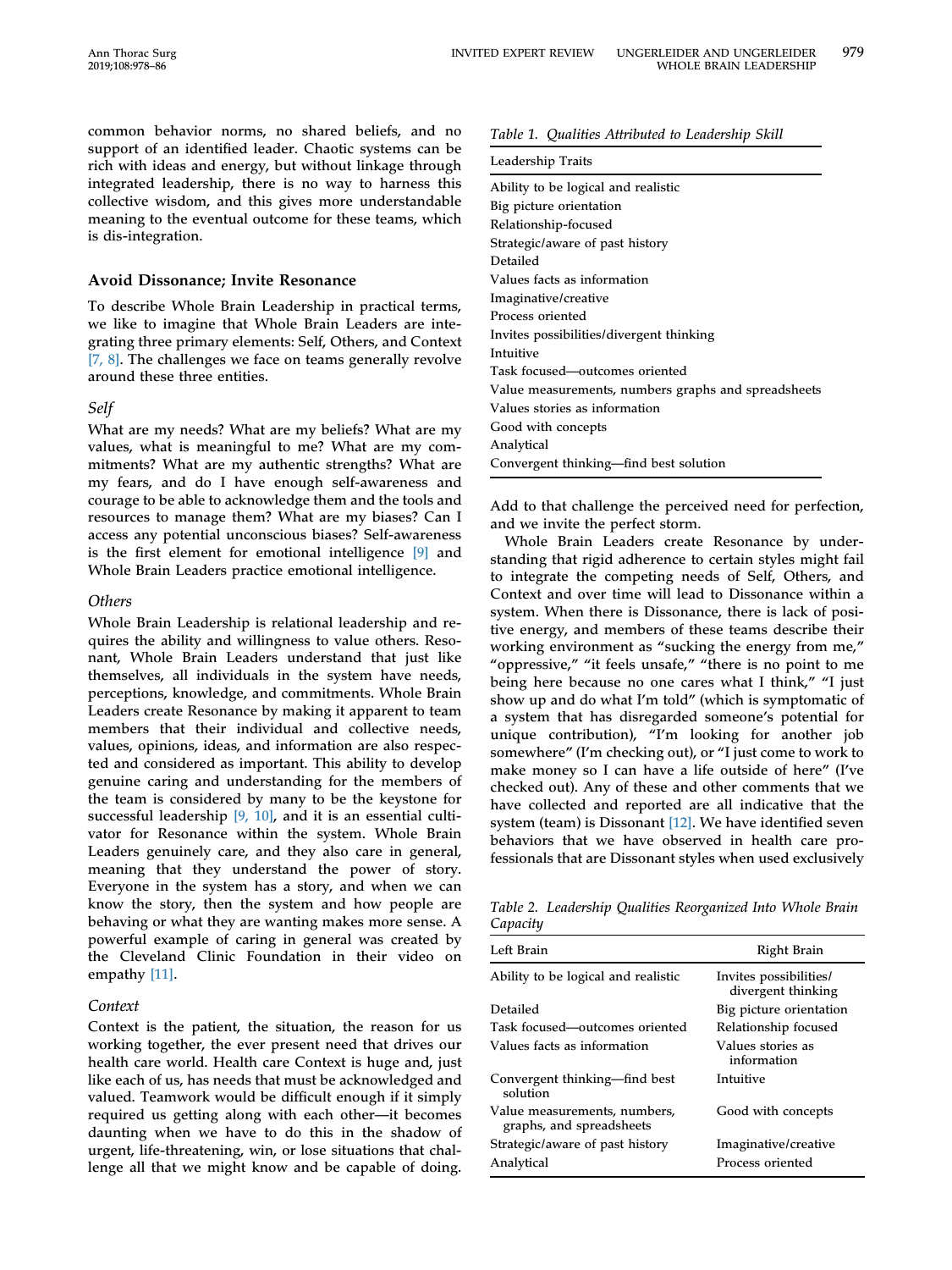and exhaustively over time. Each of these behaviors shares lack of integration of Self, Others, and Context. They are briefly described in the sections below.

# Dissonant Styles in Which the Leader Fails to Integrate Others as Valuable Contributors to the Team

COMMANDING. These leaders are driven to be in charge and lack curiosity to explore, value, or validate (by accepting influence) the experiences of others. They commonly blame others or circumstances when things go wrong, have difficulty accepting any accountability, and exhibit little capacity for listening, asking, inquiring. They already know. Commanding leaders simply say: "Do it because I say so." The Federal Aviation Administration created cockpit resource management to counteract the potential damage that can be done by a commanding leader who is unable or unwilling to access the ideas, opinions, or information from others [\[13\]](#page-8-0). Likewise, Karl Weick [\[14\]](#page-8-0) has written about how High Consequence Organizations can become High Reliability Organizations by flattening the hierarchy to protect against commanding leaders when there are unexpected and potentially catastrophic events. In Weick's model, the most valuable person on a team, at any moment in time, is the person with the most important and relevant information. It is the role of the leader to access that information, wherever and in whomever it resides. An example of a commanding leader is nicely demonstrated in this video [\[15\].](#page-8-0)

PACESETTING. This Dissonant style is especially prevalent on cardiac teams when perfection is often the goal [\[9\].](#page-8-0) Ironically, many people who have trained in medicine have been taught that "If you want a job done right, do it yourself." That is pacesetting. (Actually, if you want a job done your way, do it yourself; if you want it done right, then it can be done by many people and their right way may look different and often unique and innovative). Pacesetters demand perfection (meaning the outcome must be precisely their way), and it is often simply not possible to satisfy them, so team members stop trying (and this leads to the experience of being no longer valuable to the team because one's opinions, knowledge, experience, or ideas are not welcomed). Ironically, pacesetters often become blamers when, despite their best intentions, things do (as they ultimately can in the complex and unpredictable world of cardiac care) fail. Pacesetting can be insidious. Although pacesetting might be manifested by open disregard for the ideas of others, it can also be conveyed by the leader who simply comes along and undoes whatever the team has already been performing to accomplish a task. See if you can recognize the pacesetting in this video [\[16\].](#page-8-0)

MANIPULATING. Manipulation creates mistrust. Leaders who manipulate are typically unable or unwilling to communicate their needs. They frequently abuse their position of authority to pressure people into giving in to what they, the leader, wants. A leader can gain insight that they are possibly being motivated to manipulate when they approach a dialog, conflict, or problem with a predetermined conclusion in mind about what they want, and plan strategies to get those needs met without directly expressing them or exploring the perspectives of others. Manipulators are master strategists, and they are often fairly remorseless about the impact of their actions on others. The end justifies their means. They are primarily driven to get their needs met without engaging in direct and open communication and thus are rarely transparent [\[17\].](#page-8-0)

## Dissonant Style in Which the Leader Fails to Integrate Self as Valuable Contributor to the Team

PLACATING. Placaters are driven by the need to be liked and to make people on the team happy. Ironically, they generally fail at both. They become non-trusted because they do not commit to consistently expressed values. Instead, they seem to be constantly influenced by the last person who has talked with them. They can be paralyzed from making critical decisions because they are constantly worried about how they might be perceived or judged by others, particularly if they fail. Placaters invite chaos because rather than know how to link the diverse perspective of team members, they give into the constant demands of unending differentiation in the system. Unfortunately, our health care culture risks the development of placating as a cultural norm as we are constantly reminded to put the needs of others before our own [\[18\].](#page-8-0) In fact, the Accreditation Council for Graduate Medical Education (ACGME) definition of professionalism uses those precise words as an example of what professionalism requires. The conundrum is that we are all human and we also have needs. Whereas commanding, pacesetting, and manipulating styles eradicate Others, placating eradicates the Self; therefore, it is simply not sustainable. In our work with (and in our own development as) leaders, this insatiable need to please others has created a common challenge, and the solution is to gently reacquaint ourselves with our humanness, the validity of our needs (values, opinions, knowledge, and skills), and some tools for integrating ourselves into a culture that has normalized disregard of the Self. Your team needs you and all the unique and extraordinary features that an authentic you can bring to the team [\[19\]](#page-8-0).

## Dissonant Style in Which the Leader Emphasizes Context and Fails to Integrate Self and Others as Valuable Components to the Team

SUPER REASONABLE. We have observed this style most frequently when we have measured Dissonant styles in medical systems. It seems to be the most convenient style that satisfies the need for our systems to be predictable and reproducible—mechanical. Mechanical focus works for mechanical systems (ventilators, heart lung machines, elevators, airplanes) that can be interrogated (inspected) and fixed. Human systems are complex adaptive, and the beauty of complex adaptive systems is that they express emergent (innovative) and unique behaviors that are not always predictable. None of us wants to be fixed. We would rather be explored and understood. Super reasonable Dissonance treats people like robots [\[20\],](#page-8-0) and a machine cannot give you what a person can. When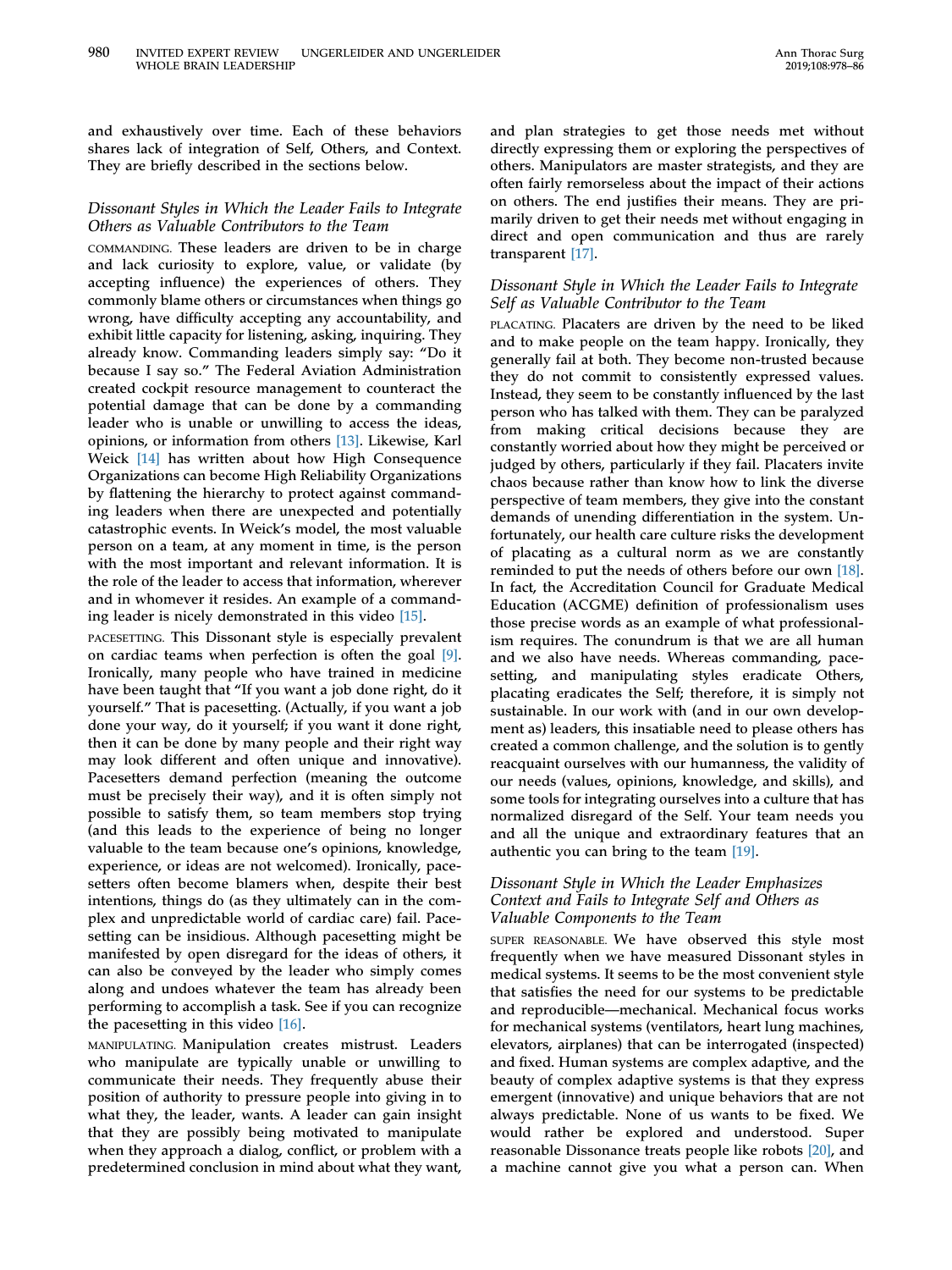leaders treat people like machines, they essentially are devaluing and dismissing the importance of our human factor. In the super reasonable style of Dissonance, the only thing that is important is the Context. Context is ubiquitous. There is always a sick patient, an article that needs to be written, a lecture to prepare, teaching rounds to attend, a meeting for making an important decision . always something to occupy us and distract us from our humanness. Super reasonable drives disconnection. The syndrome of physician burnout includes depersonalization, which is a measured consequence of our medical education process. (We have reported a progressive increase in depersonalization across 4 years of medical school education for one group of students at a nationally recognized medical school [\[21\].](#page-8-0) The class cohort shows an increase of depersonalization from approximately 10% of students at the beginning of medical school—during orientation—to approximately 45% of students at the completion of 4 years of medical school. From this one medical school, almost half the graduating physicians are depersonalized at the time they begin their medical residency training!) Depersonalized physicians have just as many needs as they had before they became depersonalized—they are simply less aware of and less compassionate toward these needs that are perceived as human and therefore unimportant. Ultimately, they begin to treat all people in the system (including their patients) as they have learned to treat themselves—as objects that need to be dealt with. Depersonalized (super reasonable) systems are subject to an 11-fold increase in medical errors, as well as to unprofessional and immoral acts, in addition to ultimate disengagement from people who want more for their lives than burnout. Systems with depersonalized leaders feel oppressive and dehumanized. They are driven to achieve perfection (which is not possible) and deny the human need to struggle and fail as a requisite to learning. It is not possible to exist in them over the long haul, and they exhibit frequent turnover or disintegration.

## Dissonant Styles in Which the Leader Fails to Integrate Self, Others, and Context—A Totally Chaotic and Differentiated Team That Has No Linkage

IRRELEVANT. Irrelevance occurs when people become overwhelmed and are no longer capable of accessing their own needs or being available to the needs of Others or the Context. Irrelevance is non-attuned leadership and it fails to connect. The members of the team become discouraged that their leader is not available to connect with them around their concerns and instead is a distracting presence (talking about other, less relevant issues, or making jokes) when they need to have focus. Irrelevance might seem funny and creative to the leader, but they are unattuned to the present-moment needs of Self, Others, and Context.

INVISIBLE. Invisible leaders are not present for their leadership moments. This is nicely described by Sidney Dekker in his work on *Just Culture* [\[22\]](#page-8-0), and the members of these teams can become secondary victims of

unexpected or untoward events. There are times when the team needs a leader to step up and take accountability for the team or to make a critical decision or to simply be the leader. Invisible leaders tend to hide at these times in the hope that the moment will pass (unnoticed) or that they might escape unscathed.

All of the above-mentioned styles are Dissonant when they are used exclusively, over time, as the most predictable response by the leader to a problem. Each of us has access to these styles and, when integrated into a complete repertoire of response, can create a more vibrant ability to adapt and perform effectively. These styles actually exist on a continuum or spectrum of strengths. When the strengths are overdone, they can lead to Dissonance, but a strength used appropriately can be a powerful tool or style. In [Table 3](#page-4-0), we indicate how the style might look along this spectrum, with the strength overdone being represented as the Dissonant style and the strength being used when needed and at appropriate times representing the more Resonant version.

Whole Brain Leaders create Resonance through their ability to integrate the various and changing needs of Self, Others, and Context into a dynamic and stable system. They access a wide range of possibilities that include tasks that need to be accomplished, problems that need to be solved, and the needs of the people in the system that need to be valued. An example of this is nicely portrayed in the story of a young surgeon on vacation with his wife published many years ago when the ACGME first introduced their duty hour restriction, and we recommend reading it now that you can integrate the information above into your understanding of the story [\[7\]](#page-8-0).

## Avoid the Four Destroyers of Resonant Teamwork

Several decades ago, a researcher in Seattle began to investigate how couples managed conflict and how their relationship styles were connected with the ultimate fate of their marriage. John Gottman, a research psychologist, believed that he could find logical explanations for how relationships thrived or disintegrated. His early book, Why Marriages Succeed or Fail [\[23\],](#page-8-0) was seminal work and interestingly has relevance to teams that take care of critically ill patients when the word teams is inserted in place of the word marriages. Gottman's work (based on extensive quantitative and qualitative research) became nationally prominent when it was recognized that he could watch a couple in conflict for about 2 minutes and then predict (with more than 90% accuracy over 15-year follow-up) whether the couple would stay married or end up divorced! His work has influenced our own work with Resonance in medical teams and the development of our model of Whole Brain Leadership. Gottman described four conditions that eroded relationships; we believe his findings are relevant for team relationships. Whole Brain Leaders need to be aware of these four destructive influences and be acquainted with the antidotes for them. We briefly describe them in the sections below.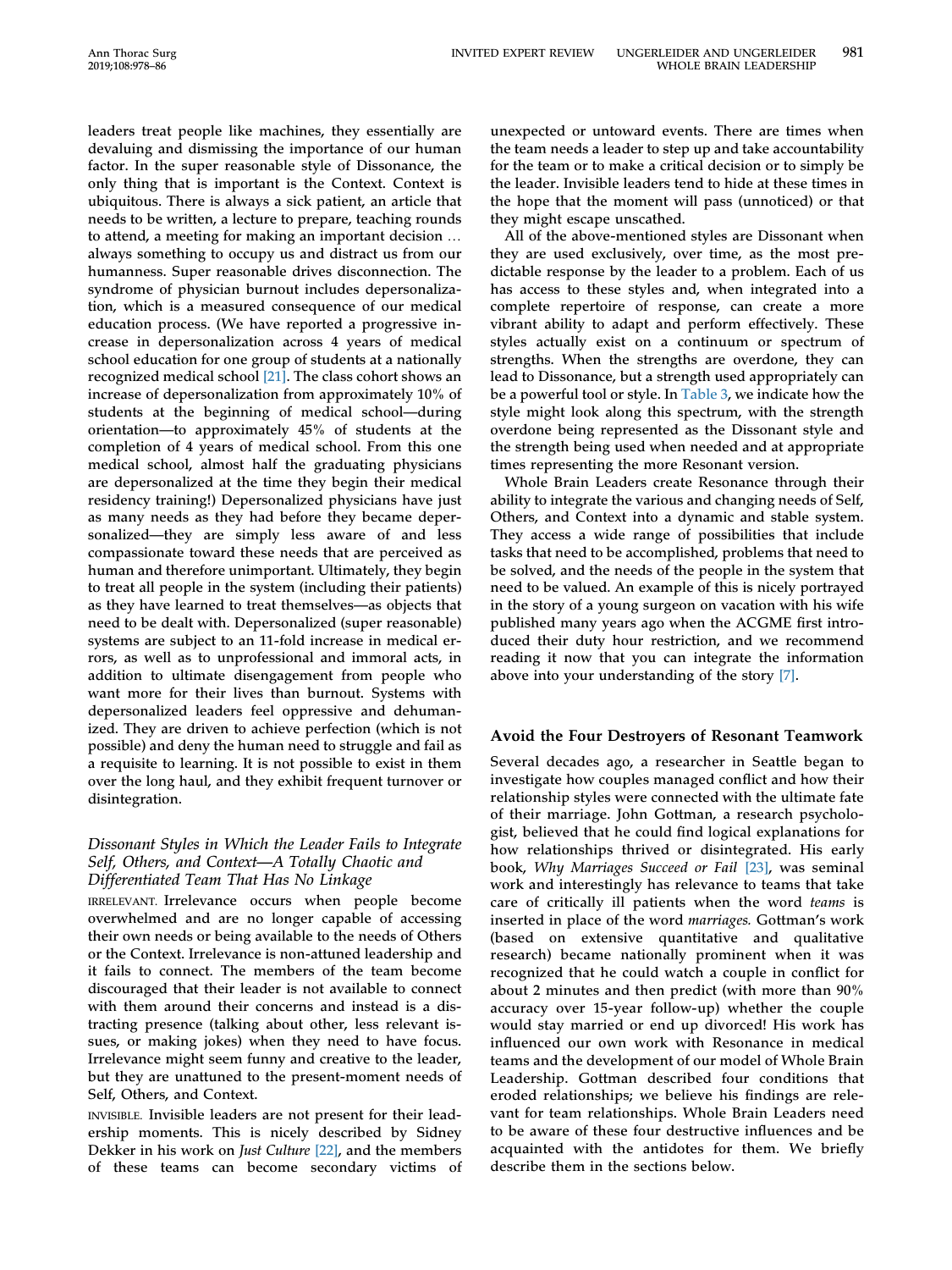<span id="page-4-0"></span>Table 3. Beneficial Leadership Traits When Strengths Are Used Appropriately

| Strength Overdone<br><b>Dissonant Version</b> | Strength Used Appropriately<br><b>Resonant Version</b> |
|-----------------------------------------------|--------------------------------------------------------|
| Commanding                                    | Assertiveness                                          |
| Pacesetting                                   | Competence                                             |
| Manipulating                                  | Strategic                                              |
| Placating                                     | Genuine caring                                         |
| Super reasonable                              | Logical                                                |
| Irrelevant                                    | Creative and fun                                       |
| Invisible                                     | Self-protective                                        |
|                                               |                                                        |

# Criticism

Criticism is highly toxic poison and it is ubiquitous on medical teams. Criticism is personal and it is designed to identify and blame a culprit. When we criticize or chastise someone for making a mistake, we invite them to experience fear, anger, or shame. Criticism is destructive, and it generally makes everyone on a team feel demoralized and afraid that either they may be next to be criticized or to feel bad for their colleague and teammate who is the recipient of the criticism. Criticism rarely creates problem solving. The antidote for criticism is complaint. A complaint is not personal and it invites all team members to engage in problem solving. Problems do not have names—they are gender neutral. Imagine the difference between criticism and complaint as if the problem is represented as a soccer ball. Criticism is like putting the soccer ball inside someone and then kicking them around. A complaint is like putting the soccer ball on the floor and letting everyone kick it around. The problem is not "why do you keep trying to kill all my patients with your poor management?" (personal; ouch!). The problem is: "We keep struggling with our attempts at early extubation. What kinds of things can we try and do differently?"

## Contempt

Of the four destroyers, contempt may be the most destructive. Contempt does not necessarily require words—contempt can be conveyed by an expression (such as a slight tilt of the head and a rolling of the eyes). Contempt is a total annihilation of an other and minimizing their importance to the team. Whole Brain Leaders develop antennae for contempt, and they do everything they can to prevent it. The antidote for contempt is appreciation for what others know and can bring to the system. It has been written that great leadership requires great followership—meaning there are times to stop pacesetting and commanding and let another team member do what they do best. Pacesetting is a subtle form of contempt because pacesetters have a belief that there is only one way to do a job their way. When contempt is expressed openly as disdain for the abilities of someone in the system, the system will need intervention to heal or it will polarize and disintegrate.

## Defensiveness

Defensiveness is the flip side of blame. It is in effect the same as saying: "I didn't do it. She did it." Defensiveness is often found in systems in which the leader has allowed punishment and criticism to exist, so defensiveness is expressed as a way to avoid these consequences. The antidote to defensiveness is self-accountability. Next time you have a quality improvement conference (morbidity and mortality conference) and a difficult outcome is being examined, try going around the room and, instead of assigning blame, have each team member courageously take accountability for some piece of the outcome. What would each member have done differently, in retrospect? Have each team member imagine something they might wish they could have done now that they know what happened. This creates a culture that reinforces our connectedness and dependence on one another.

# Flooding

Flooding refers to emotional overload. When we get flooded, we simply want to withdraw, shut down, and not address the moment—stonewall. This can leave others on the team feeling abandoned, unheard, or ignored. When I (R.M.U.) finish a challenging operation and return to my office, I am sometimes flooded. If my administrative assistant bombards me with a lot of requests—phone calls to return, tasks that need attention, etc—I just want to ignore them. She might take this personally, when actually, the person with the immediate need is me! So, I have told my assistant that when I come back from the operating room and close the door to my office—it has nothing to do with her—I simply need time to re-center myself so that I am ready to be available. The antidote for flooding is self-soothing that can simply be acknowledging as a leader that people have needs (including the leader) to center and reconnect to their internal resources so that they can move on to the next demand. We have described internal resources in previous publications [\[19\]](#page-8-0), and they can serve as a useful source for resilience and integration.

# Accept Influence

In an interview with Harvard Business Review, Gottman described the ability to accept influence as one of the most important elements for creating healthy relationships [\[24\]](#page-8-0). We have found this to be especially effective for medical teams. Accepting influence invites all the members of the team to be engaged, feel valued, and participate. By nature, leaders who accept influence have found a way to abolish contempt because they create joy and resourcefulness for their team as well as a culture that promotes learning, growth, and change [\[5\]](#page-8-0). Accepting influence is a cultural change as much as it is a leadership tool. Imagine that in your organization, you have a saltshaker full of "yes" crystals that you can sprinkle around liberally: "Yes, that is a good idea. Let's try it." "Yes, please keep calling me when you have concerns." "Yes, that would be great if you would present that information at our next conference." "Yes, I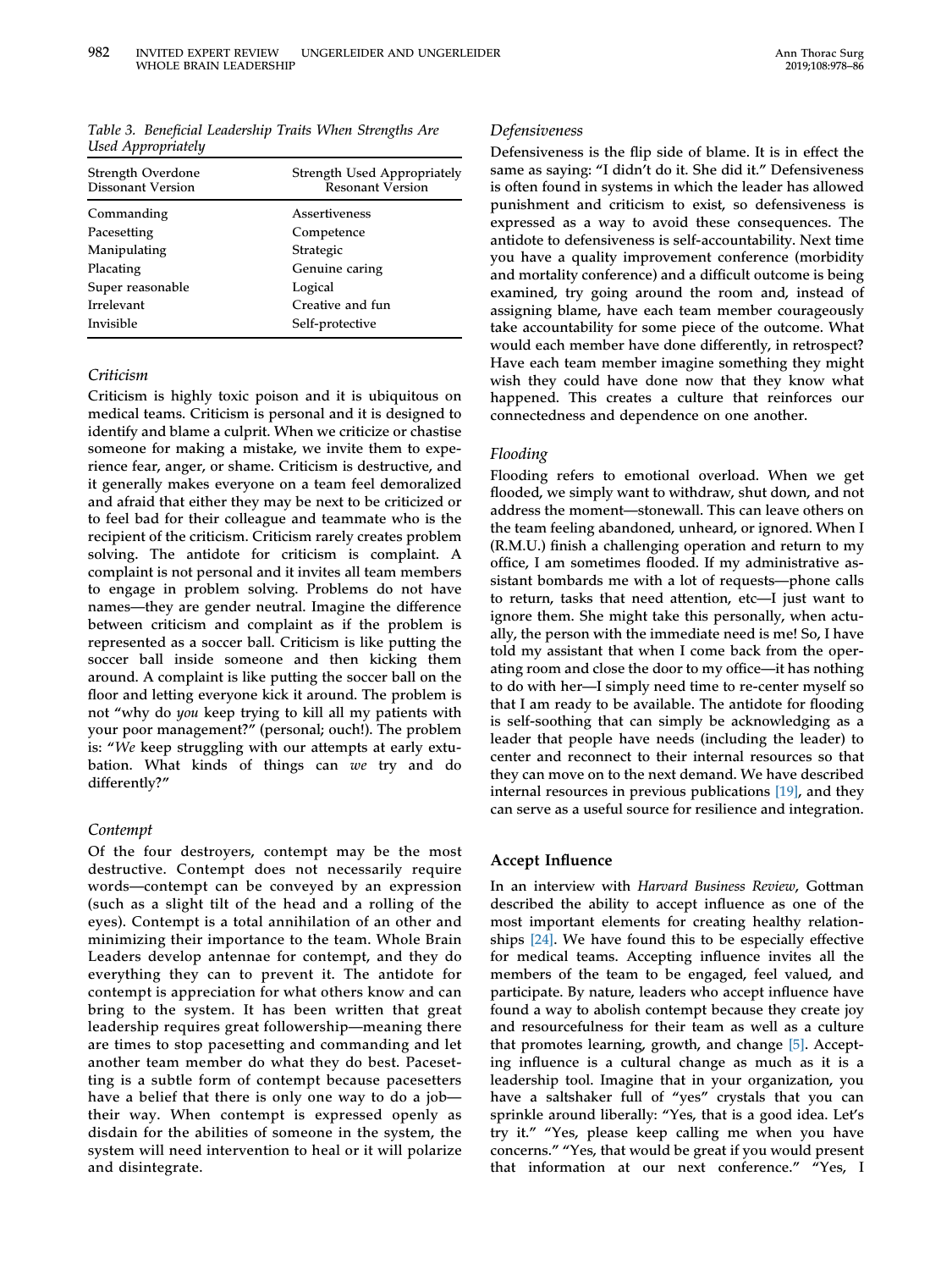appreciate your thoughts on this." Yes creates a different culture (and feeling in our bodies) than the more typical "no" culture in which the saltshaker sprinkles around: "No, we don't do things that way around here." "No, when I want your opinion, I'll ask for it." "No, that is not something we're going to try." "No, I don't want your help." "No, I don't really care what you think." Which culture would feel more attractive to you? Furthermore, when we hear or experience a sense of "no," it often invites implicit memories of not getting our needs met. Consistent "no" might lead members of a team to give up and stop trying because trying will only bring on another "no." Leaders who emphasize accepting influence can do this in numerous ways—allowing others in the system to make suggestions and then trying those suggestions, even (especially) when they are different than the cultural norm. This indicates to the team members that change is valued and ideas are respected. Accepting influence is a powerful tool for a leader to introduce into the system—it gives permission for people to speak up, without fear of being ridiculed, ignored, or dismissed, and it allows the system to be greater than the limitations of any one person. Whole Brain Leaders accept influence because they genuinely value the perspectives of others and they make their teams powerful as a result.

#### Be Ratio-Minded

In an elegant investigation on the role of positivity and connectivity for business teams, Losade and Heaphy [\[25\],](#page-8-0) from the University of Michigan School of Business, described the interrelationship between a variety of variables as they related to quality of performance. Connectivity (an essential trait for Whole Brain Leaders) became a control variable that was linked to various ratios that were associated with whether the teams performed at a high, medium, or low level. A depiction of their findings is displayed in Figure 1.

What is remarkable about their findings is that the increasing ratio of positive to negative emotions (often referred to as essential for high performance) is interrelated to the ratio of other-focus versus self-focus and to the ratio of inquiry (curiosity about the perspectives of others) versus advocacy (fixed commitment to one's own perspective). The remarkable association of these three ratios to performance is displayed in Table 4 [\[25, 26\].](#page-8-0)

The ratio and importance of positive to negative has long been emphasized by some organizations as crucial to high performance. What is more difficult to understand is that the relationship between positive and negative is complex. Members on some teams have told us that it is easier to feel positive when things are going well, and that therefore this ratio is really the result of how well the team is performing, not the other way around. However, the research of Losade and Heaphy [\[25\]](#page-8-0), as well as research by Gottman [\[23, 27\],](#page-8-0) Fredrickson [\[28](#page-8-0)–[30\],](#page-8-0) and others, has demonstrated that it is actually the ability to create a culture of positivity that far exceeds negativity that leads to the better outcomes. Think of how the constant encouragement by nurturing parents likely helped you learn to walk, even after you experienced



Fig 1. Emotional space projected over Inquiry/Advocacy and Other/ Self. (P/N  $=$  positive versus negative.) (Reprinted from Losade and Heaphy [\[25\]](#page-8-0) with permission of SAGE Publications, Inc.)

repeated failures. The reality is that team performance is related to the positive versus negative (P/N) ratio, not the other way around. The actual desired ratio varies from 3:1 (Fredrickson) to 5:1 (Gottman) to Losade and Heaphy's 5.6:1, likely depending on the type of team and what is being measured. However, three things are important to take away from this research. First is the power of negativity. It takes much more positive to overcome the negative to produce high performance. Second is the absolute necessity for negativity to be present. Negative experience (expressed as complaint, not as contempt or criticism) is important to acknowledge in a system. Without the negative there is a risk of false harmony [\[31\],](#page-8-0) and this would ultimately eradicate any credibility to positivity. Finally, from the work of Losade and Heaphy [\[25\]](#page-8-0) is the critical interdependence of P/N with other versus self and inquiry versus advocacy. P/N increases as the axis moves to the upper left quadrants (other and inquiry) and away from the lower right quadrant (self and advocacy) (Fig 1). High performance is a complex result of tools that Whole Brain Leaders can use to create more space for the perspectives

Table 4. Team Function Ratios

| Ratio | High  | Medium | Low  |
|-------|-------|--------|------|
| P/N   | 5.6:1 | 1.8:1  | 1:20 |
| I/A   | 1:1   | 2:3    | 1:3  |
| O/S   | 1:1   | 2:3    | 1:30 |

Data were derived from Losade and Heaphy [\[25\]](#page-8-0) and Whitney and colleagues [\[26\].](#page-8-0)

 $I/A =$  inquiry versus advocacy; O/S = other versus self; P/N = positive versus negative.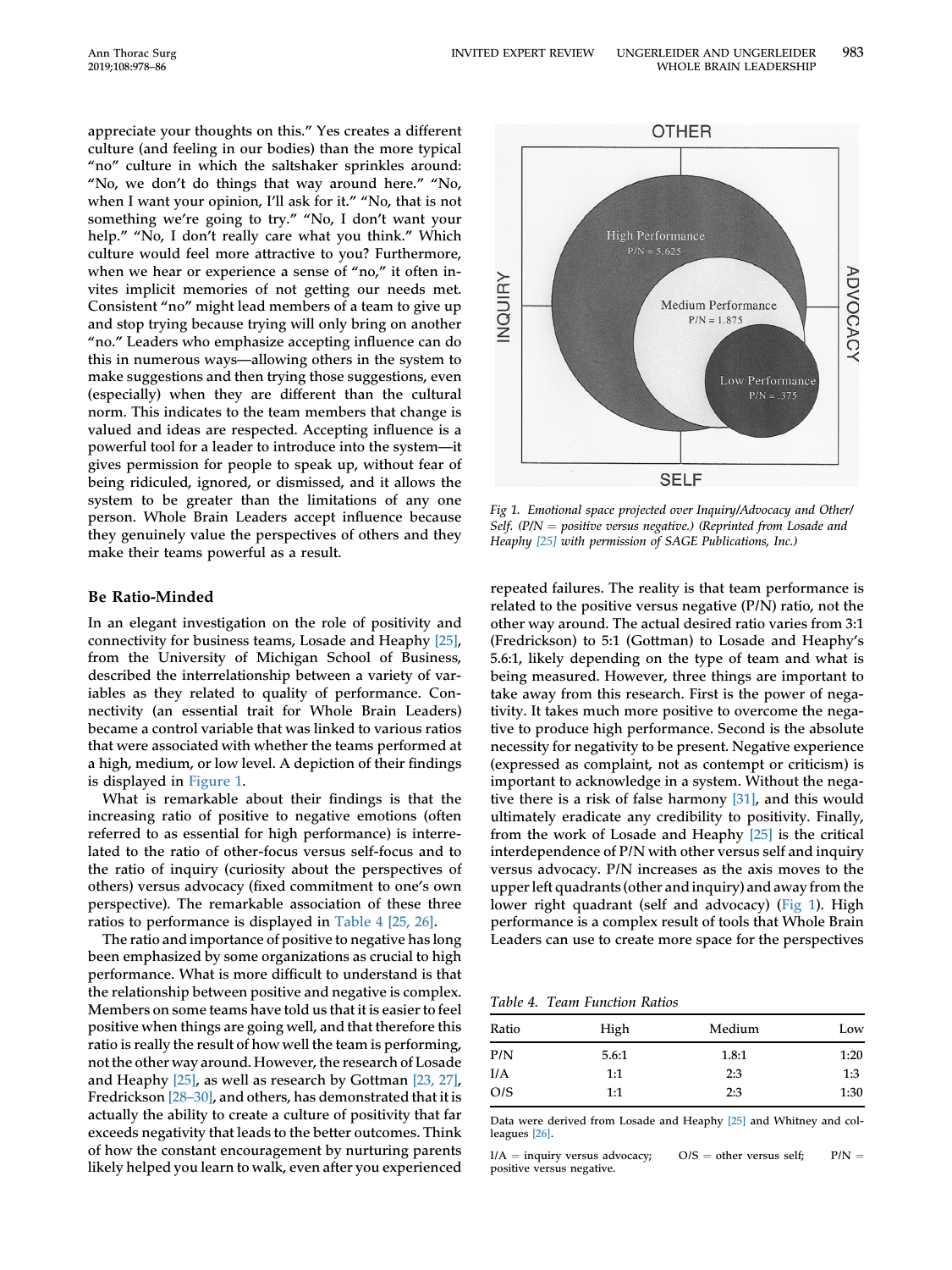of others (versus only considering their own selfperspective to have merit) as well as inquiring (with curious exploration, as one would for complex adaptive systems) to learn more about how to incorporate the opinions, perspectives, and knowledge of others rather than constantly advocating their own beliefs (and limiting the team to only what they know or believe).

Awareness of the impact of positivity, inquiry, and valuing the experience of Others is a key ingredient for developing team Resonance versus Dissonance. There are numerous techniques that leaders who are aware of these ratios can use to improve performance of their teams (which can be taught and easily learned through education from coaches or consultants knowledgeable with this work).

Teams have an emotional culture that Whole Brain Leaders are attentive to [\[32\].](#page-8-0) Emotional culture influences employee satisfaction, burnout, teamwork, and even hard measures such as financial performance and absenteeism. Positive emotions are consistently associated with better performance, quality, and customer service. Negative emotions such as group anger, sadness, fear, and the like usually lead to negative outcomes, including poor performance and high turnover [\[32\]](#page-8-0). We are all greatly influenced by what is happening around us through our mirror neurons [\[33\].](#page-8-0) Our ability to attune to the energy in our environment is what has helped to keep us safe through evolution. Notice your ability to be aware. When you walk into a room, notice the energy in that room—is it safe, or tense, or joyful? Whole Brain Leaders remain attuned to and understand the importance of emotions such as joy, happiness, anger, fear, and sadness. These emotions become a valuable dipstick for team performance for leaders who are able to cultivate access to them.

## Commitment and Repair

No matter where you work and what team you work with, the very nature of delivering care to critically ill patients is hard, unpredictable, and fraught with challenge. Plans do not always work out the way we hope, the team may encounter clusters of bad outcomes, or fractures in relationships from disagreements. The major difference between Resonant versus Dissonant teams is that Resonant teams find a way to work through these difficulties as a natural part of being in relationship. Whole Brain Leaders lead by reminding team members of this primary importance of relationships and in supporting the need by team members to feel understood, valued, and cared about. Members of Resonant teams know—they have trust—that no matter what, their team will stand by them. Team members remain committed to the team and to each other, even when (especially when) times are challenging. Whole Brain Leaders look at problems as opportunities to learn, and they explore perspectives with curiosity, openness, and compassion (for Self and for Others as learners). Research on relationships has emphasized the importance of commitment [\[34, 35\]](#page-8-0), and teams are complex, adaptive relationships. Unfortunately, when caught up in the amygdala hijacking of intense

difficulties, people tend to revert to some of their more primitive survival styles (exhibiting their strengths as overused) such as those outlined as Dissonant styles earlier in this article.

Whole Brain Leaders first need to recognize within himself or herself which of these coping styles they are most likely to adopt and notice that when they are beginning to use this style, it is an indicator that they, too, are feeling stressed. It is a very useful early warning sign. They may also recognize certain coping styles in members of the team and know that those team members are likewise feeling stressed. These stress stances can now be named (what we name we tame) and acknowledged—not as something wrong with people, but rather as indicators that these team members feel stressed or anxious and in need of support. Tools for managing these situations are abundant and can be cultivated by Whole Brain Leaders who appreciate the reality that their teams are comprised of people and that people have needs and emotions people are not machines and cannot be managed like a mechanical system.

Among the tools that we have found helpful is to solve the moment, not the problem. It is often likely that the problem is bigger than the moment and will require an energized, engaged, and fully resourced team to be curious and open to potential solutions. The moment is more manageable and can be addressed with dialog that simply acknowledges that the team members each have an opinion, one that makes perfect sense to them, when considered from their perspective.

As an example, do you see any way that the following equation (in Roman numerals) can be true?

#### $I + XI = X$

A Whole Brain Leader might be curious to understand more about how someone might see this as valid. By exploring to understand (rather than interrogate, criticize, and judge) their perspective (in this case, simply turn the page around to view from a different perspective), the opinions of another might make perfect sense.

Important research indicates that a mindset that values asking (with curiosity to genuinely try and understand) and learning (with a spirit of self-compassion, courage, and humility) will likely correlate with greater success over time than a mindset committed to telling (coercing), knowing (attachment to being the expert), and self-aggrandizement (as a way to enhance selfesteem). We cannot learn if we already know, and if we are committed to always knowing, then it is unlikely that we will be receptive to accepting the influence necessary to receive new information or adopt new techniques in our ever-changing profession. Learning takes courage and resilience as we make peace with the vulnerability of struggling or failing on the avenue to growth. Whole Brain Leaders encourage a learning mindset by modeling a willingness to not know, to ask, and to nurture the growth of new ways of thinking or doing [\[36](#page-8-0)–[42\]](#page-8-0).

One way to dialog is to learn techniques from a variety of courses designed to create more attuned and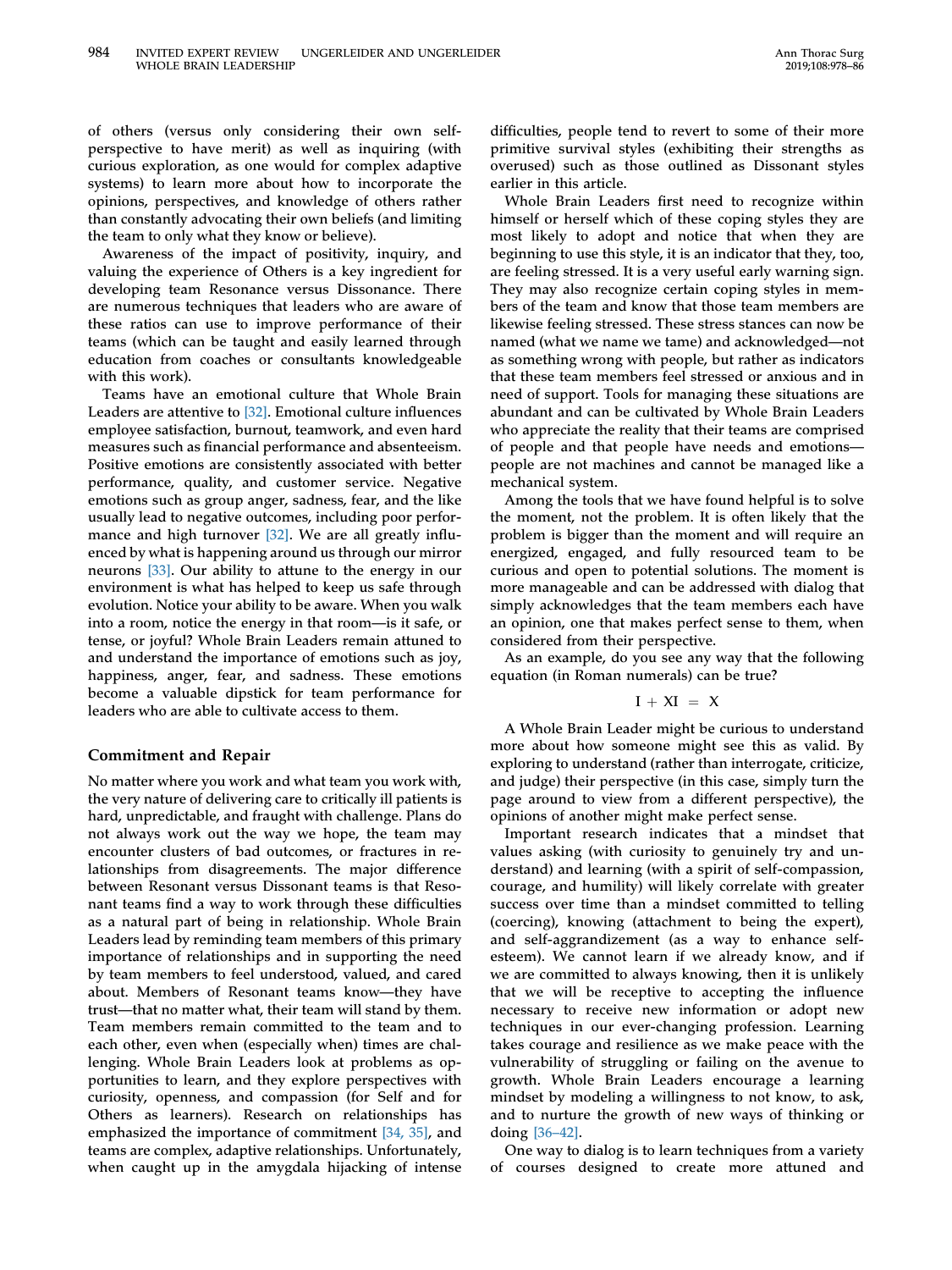productive communication. These techniques can transform the way members of a team converse with one another around difficult situations. Some of these methods are taught in workshops on Non-Violent Communication, Crucial Conversations, TeamSTEPPS, Cockpit Resource Management (Lifewings), and Satir Systems Training, to name a few [\[43](#page-8-0)–[45\]](#page-8-0). Regardless of which ones the team chooses, going through these trainings together (and not simply having a leader, or as we have often observed, a disruptive individual attend) is a group growing and learning process that can help create a shared team language. Regardless of which skills the team chooses to learn, the foundational tool to implement is genuine caring and compassion for each member of the team [\[46, 47\]](#page-8-0). Without this level of caring, tools are simply techniques that have no magic or soul.

Many problems that occur in our profession are unavoidable—patients bring us incredible challenges and not all of these challenges are surmountable. All our team members come from differing backgrounds (cultural, family, and professional training). As leaders, we can help our team understand this and celebrate the opportunity that arises from differences. Virginia Satir eloquently stated, "It is in our sameness that we connect and it is in our differences that we grow" [\[48\].](#page-8-0) We can begin to see our organizations, not as problems to be solved, but rather as mysteries to be explored. We can learn to invite curiosity about the many factors that contribute to a failure, as opposed to automatically blaming someone or something. Experiencing a bad outcome, does not mean we are bad health care providers. Commitment is expressed by the vow to remain supportive and together: "Through better and through worse, through sickness and in health, through morbidity and mortality...."

The other important element in supporting a culture of trust and safety is relationship repair. All of us will make errors or contribute to bad outcomes in some human way. In contemporary vernacular, this is often referred to as human factor error. There is substantial research that when errors occur, relationships can be ruptured. Highperforming teams, as indicated above, require healthy, working relationships, and ignoring the importance of this can ultimately contribute to poor team performance. In some organizations that we have observed, the solution to ruptures is to implore people to just try and get along and get over it. Unfortunately, research indicates that this is some of the worst advice that a leader can provide—it does not invite conflict resolution and creates stranger or withdrawal cycles, in which team members lose trust and no longer share important information with one another. Stranger relationships are doomed to fail—and these teams will dis-integrate and underperform. The solution is to create friendship or empathic cycle relationships, and this requires genuine attempts at caring enough about the relationship that a repair attempt is offered—which can be a genuine apology with an admission of accountability and even an acknowledgement that the other person's perspective had merit. Even more important is the healing power

created when the recipient of the repair attempt embraces the repair (with heartfelt appreciation for the courage and vulnerability that might have been required by the sender to offer it). Usually, no one feels worse about an error than the one who committed it. The literature on second victims is poignant and powerful [\[22,](#page-8-0) [49](#page-8-0)–[51\]](#page-8-0), and Whole Brain Leaders are attuned to the need for team members to find ways to heal themselves and to feel forgiven—not just by the leader or other team members—but to find some way (sometimes with coaching or counseling) to grant themselves both the courage and permission to forgive themselves—to learn and remember. Whole Brain Leaders help each team member embrace the learning journey with courage and compassion (for Self and Others) as the only path to excellence and as an essential ingredient for safety, trust, and Resonance.

# Promote Work–Life Balance

Many of us trained in a time of relentless emphasis on work. It still is commonplace to attend a medical meeting and have a colleague ask: "Are you busy?" We rarely respond by saying, "No, I'm trying to spend more time with my family." It is a cultural value in our profession to be busy. How often do you think of taking a day off to spend doing something unrelated to work? And when you do, how do you feel about it? Guilty? Refreshed? Embarrassed or ashamed? Secretive? Just notice. Whole Brain Leadership requires the ability to access emotions (both attuning to one's own emotions as well as to the emotions of the team—mindsight) and to value them as important and meaningful. A younger generation is arriving at our workplace—physicians and other health care professionals who may not share our cultural value of "busyness" as the proper spelling of our "business." Leadership for the future will likely need to find a way to tap into flexible, adaptive, coherent, energized, and stable ways to link this cohort's emerging culture with our goals for our teams. Ample research documents that work and life cannot be balanced, but they can be integrated through choice into a life that is intentional, rewarding, and perfectly suited to how we want our individual lives to be lived [\[21, 39, 52\].](#page-8-0) Leaders for the next generation of health care, particularly in the high-stakes, high-stress environment of managing patients with critical heart or lung disease, will be obligated to emphasize ways to integrate work with life in some non-formulaic, individualized manner that attunes to the three elements that demand our attention mentioned at the beginning of this article: Self, Others, and Context. All three are valuable, important, and irrepressible. Honoring the needs of each creates balance, harmony, and integration. Ignoring any to the repeated exclusion of one over the others will create dis-ease and dis-integration. Whole Brain Leadership is a learning process that begins with cultivation of the Self, appreciation for Others, and remarkable diligent attentiveness to Context.